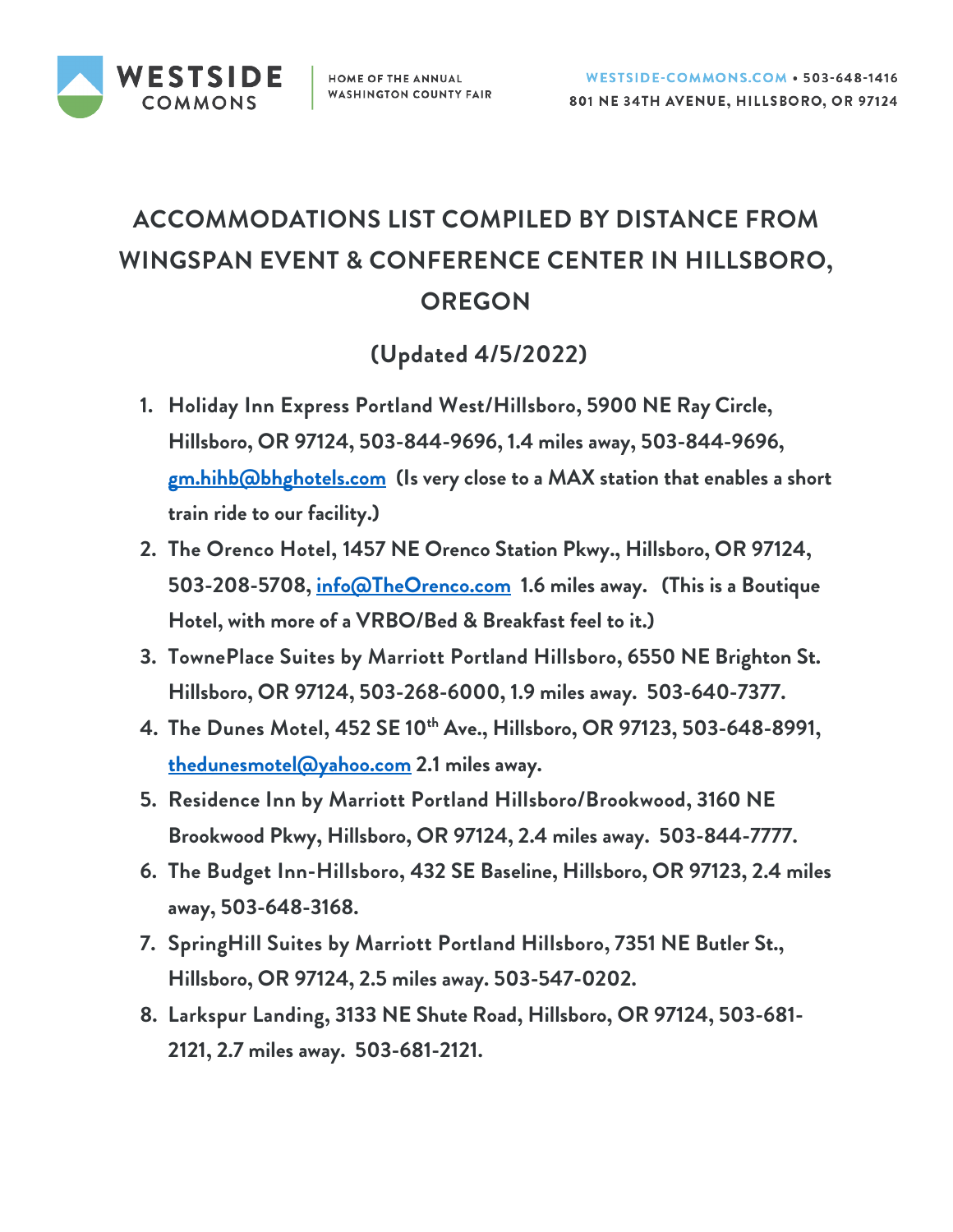

- **9. Staybridge Suites Hillsboro Orenco Station, 7715 NE Cherry Drive, Hillsboro, OR 97124, 2.7 miles away. [staybridge@mkmhotels.com](mailto:staybridge@mkmhotels.com) 971-762- 2868**
- **10.Holiday Inn Hillsboro, 2575 NE Aloclek Dr., Hillsboro, OR 97124, 3.0 miles away. 503-640-1745.**
- **11. Staybridge Suites Hillsboro North, 6225 Northeast Casper Court, Hillsboro, OR 97124, 3.6 miles away. 971-708-6800.**
- **12. Aloft Hillsboro-Beaverton, 1705 NW Amberglen Court, Hillsboro, OR 97006, 3.7 miles away. 503-277-1900.**
- **13. Embassy Suites by Hilton Portland Hillsboro, 9355 NW Tanasbourne Dr. Hillsboro, OR 97124, 3.9 miles away. 503-718-0007.**
- **14.Hampton Inn & Suites Portland/Hillsboro Evergreen Park, 9399 NE Tanasbourne Dr. Hillsboro, OR 97124, 3.9 miles away (This is right next to Embassy Suites listed directly above.) 503-718-0006.**
- **15. Extended Stay America-Portland-Hillsboro, 19311 NW Cornell Road, Hillsboro, OR 97124, 3.9 miles away. 503-439-0706.**
- **16.HOME2 Suites by Hilton, 9790 NE Tanasbourne, Drive, Hillsboro, OR 97124, 4.0 miles away. 971-327-9470.**
- **17.Courtyard by Marriott Portland Hillsboro, 3050 NW Stucki Place, Hillsboro, OR 97124, 4.2 miles away. 503-690-1800.**
- **18.Extended Stay America-Portland-Beaverton/Hillsboro-Eider Ct. 10665 NE Eider Court, Beaverton, OR 97006, 4.4 miles away, 503-439-1515.**
- **19.Residence Inn by Marriott Portland Hillsboro 10555 NE Tanasbourne Dr. Hillsboro, OR 97124, 4.5 miles away. 503-531-3200.**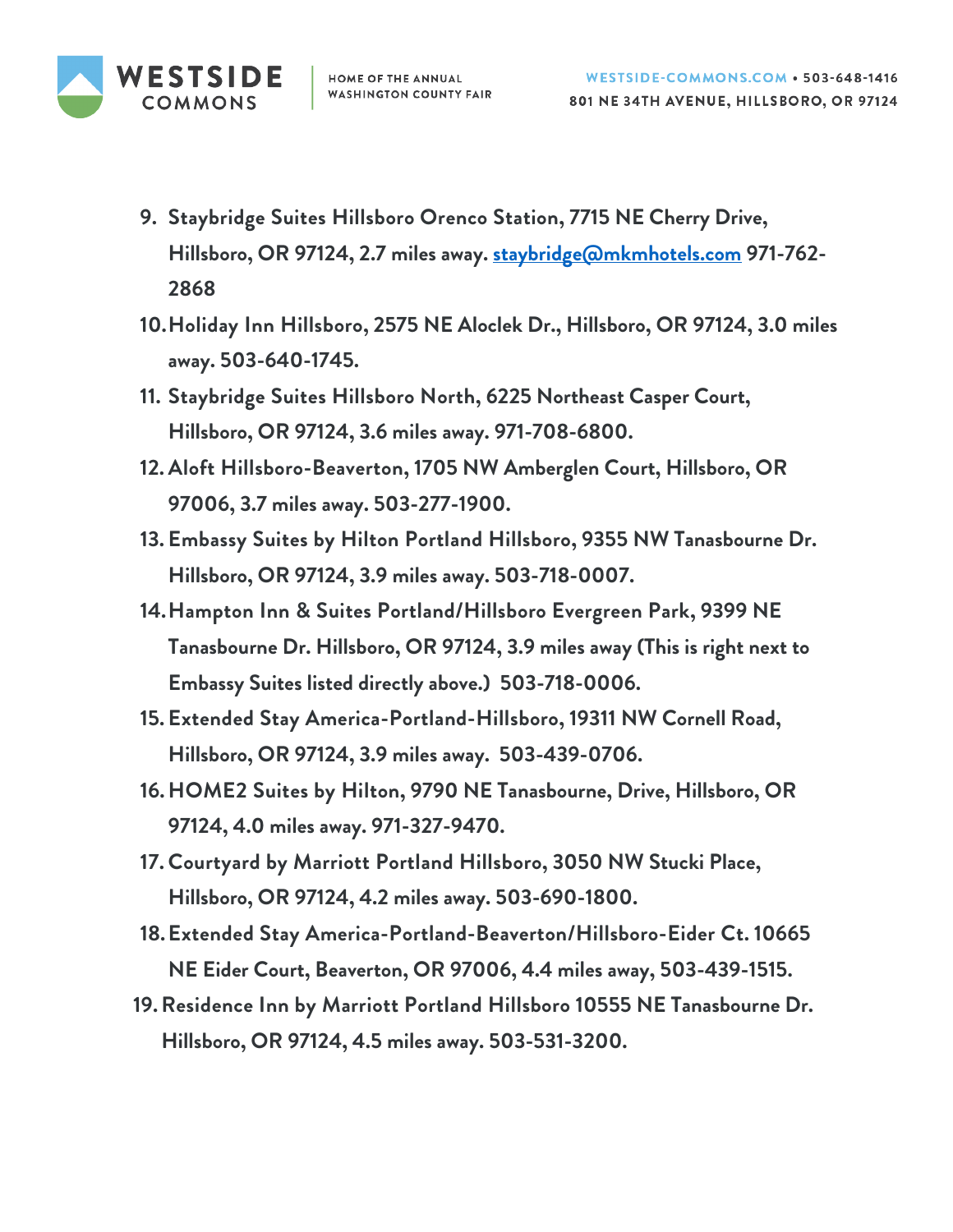

- **20. Quality Inn Aloha Beaverton, 3333 SW 198th Avenue, Aloha, OR 97006, 5.5 miles away, 503-642-1124.**
- **21. DoubleTree by Hilton Hotel Portland-Beaverton, 15402 NW Cornell Road, Beaverton, OR 97006, 6 miles away. 503-614-8100.**
- **22.Fairfield Inn & Suites Portland West Beaverton 15583 NW Gateway Court, Beaverton, OR 97006, 6 miles away, 503-972-0048.**
- **23.Hilton Garden Inn Portland Beaverton 15520 NW Gateway Court, Beaverton, OR 97006, 6.1 miles away, 503-439-1717.**
- **24. Homewood Suites by Hilton Hillsboro Beaverton 15525 NW Gateway Court, Beaverton, OR 97006, 6.1 miles away, 503-614-0900.**
- **25.Element Portland Beaverton 15655 NW Blueridge Drive, Beaverton, OR 97006, 6.2 miles away, 971-329-4100.**
- **26. AC Hotel Portland Beaverton 15705 NW Blueridge Drive, Beaverton, OR 97006, 6.2 miles away, 971-329-4300.**
- **27.Extended Stay America Portland Beaverton 875 SW 158th Ave. Beaverton, OR 97006, 6.3 miles away, 503-690-3600.**
- **28. Forest Grove Inn, 4433 Pacific Avenue, Forest Grove, OR 97116, 6.7 miles away, 503-357-9700.**
- **29. Best Western University Inn & Suites, 3933 Pacific Avenue, Forest Gove, OR 97116, 7 miles away, 503-992-8888.**
- **30. Beaverton Budget Inn, 13295 SW Canyon Road, Beaverton, OR 97005, 7 miles away, 503-646-2155.**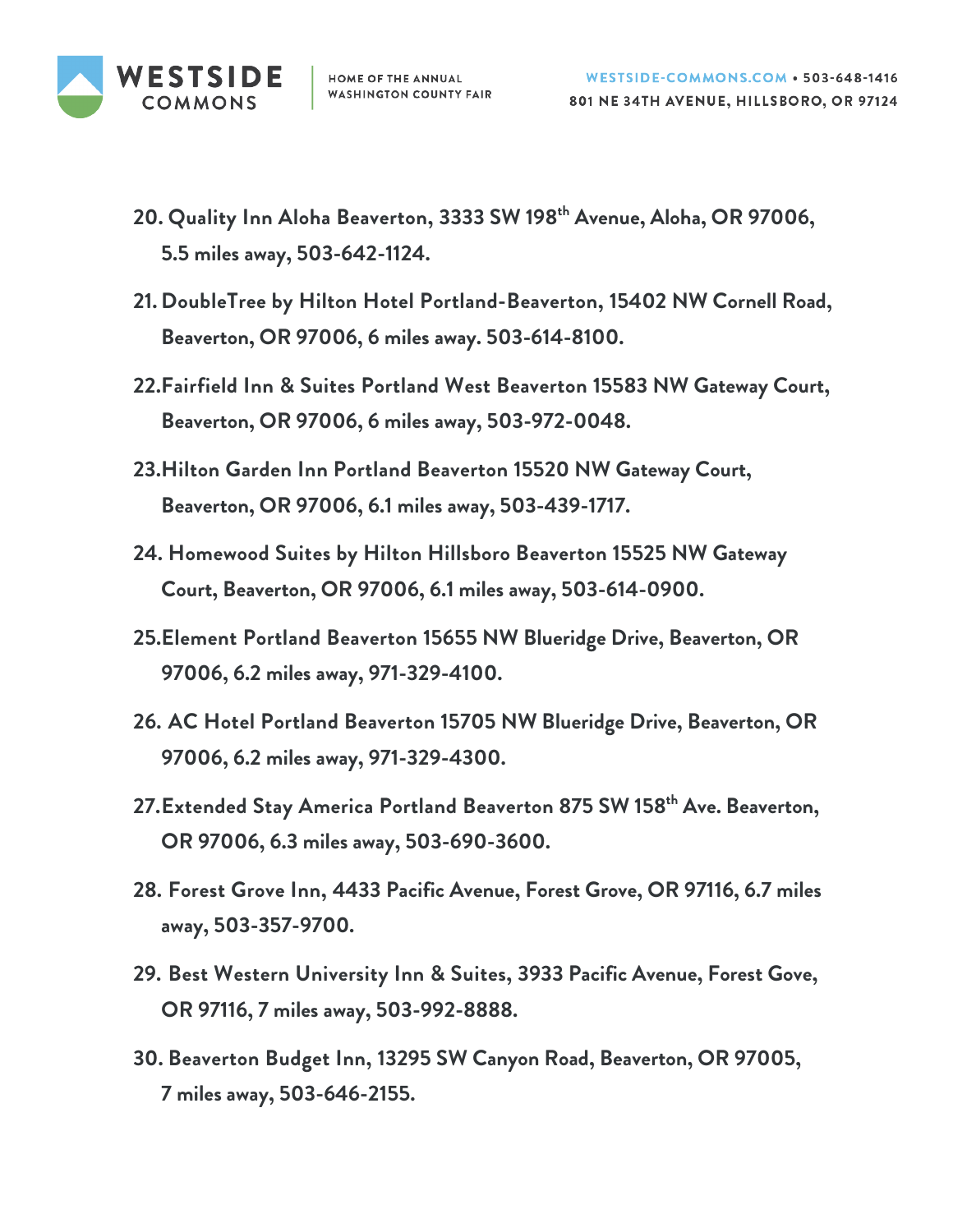

- **31. McMenamins Grand Lodge, 3505 Pacific Avenue, Forest Grove, OR 97116, 7.4 miles away, 503-992-9533.**
- **32.Americas Best Value Inn & Suites, 3306 Pacific Avenue, Forest Grove, OR 97116, 7.6 miles away, 503-357-9000.**
- **33.Comfort Inn & Suites Beaverton Portland West, 13455 SW Tualatin Valley Hwy., Beaverton, OR 97005, 8.6 miles away, 503-643-9100.**
- **34. Motel 6 Beaverton, 12255 SW Canyon Road, Beaverton, OR 97005, 9.3 miles away, 503-646-4131.**
- **35.Rodeway Inn & Suites Portland, 10207 SW Park Way, Portland, OR 97225, 9.9 miles away, 503-297-2211.**
- **36. TownePlace Suites by Marriott, 3900 SW 114th Avenue, Beaverton, OR 97005, 11.1 miles away, 503-605-9368.**
- **37.Best Western Portland West Beaverton, 9900 SW Canyon Road, Portland, OR 97225, 11.2 miles away, 503-297-2551.**
- **38. Peppertree Inn, 10720 SW Allen Blvd., Beaverton, OR 97005, 12 miles away, 503-641-7477.**
- **39. Courtyard Portland Beaverton, 8500 SW Nimbus Dr., Beaverton, OR 97008, 13.6 miles away, 503-641-3200.**
- **40.Embassy Suites Portland Washington Square, 9000 SW Washington Square Road, Tigard, OR 97223, 13.9 miles away, 503-746-2028.**
- **41.Comfort Inn & Suites, 10830 SW Greenburg Road, Tigard, OR 97223, 14.6 miles away, 503-746-4477.**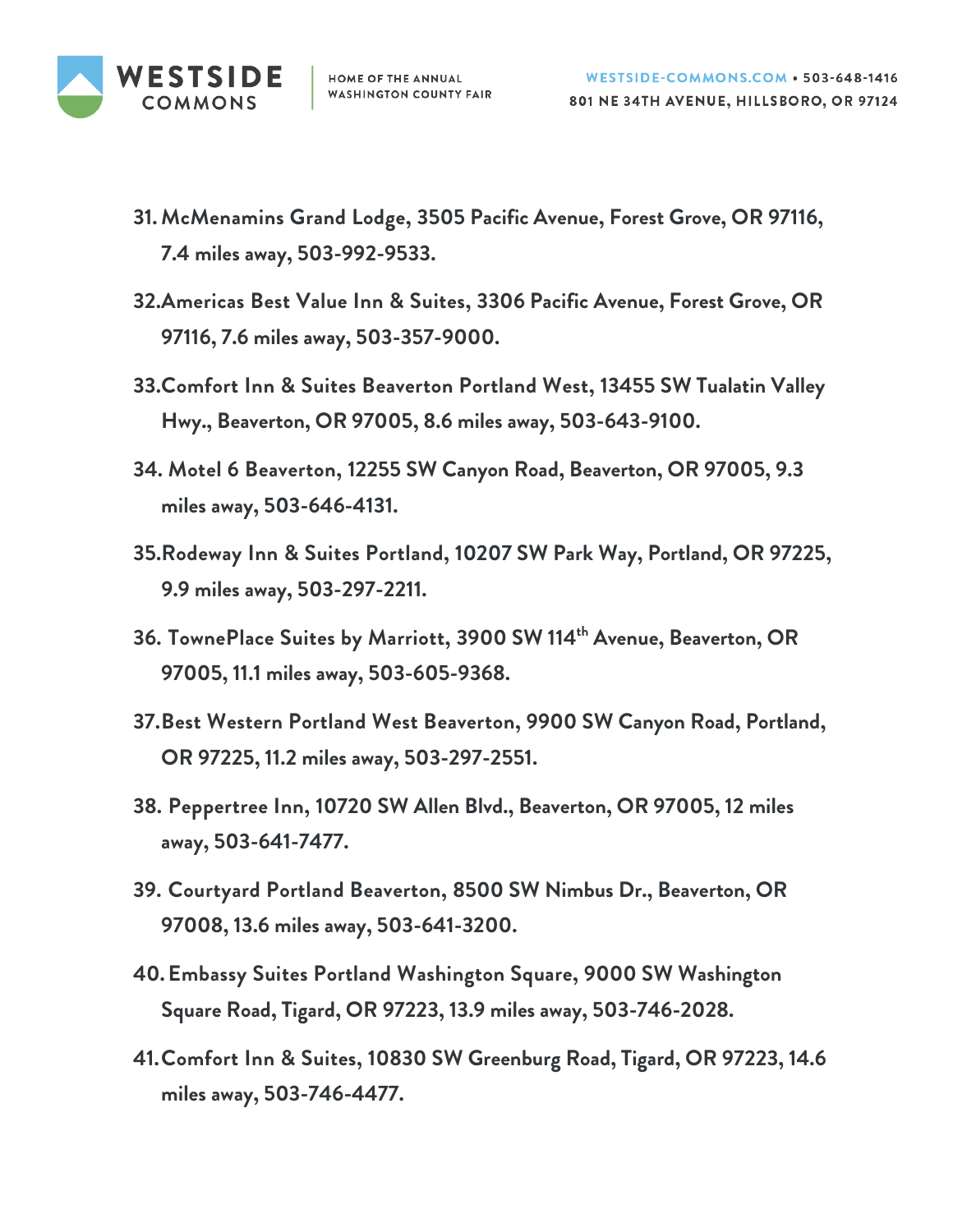

- **42. DoubleTree by Hilton Hotel Tigard, 9575 SW Locust St., Tigard, OR 97223, 14.8 miles away, 503-624-9000.**
- **43. Extended Stay America, 13009 SW 68th Parkway, Tigard, OR 97223, 15.5 miles away, 503-670-0555.**
- **44. Best Western Plus Northwind Inn & Suites, 16105 SW Pacific Highway, Tigard, OR 97224, 16.2 miles away, 503-431-2100.**
- **45. Quality Inn Tigard Portland, 11460 SW Pacific Highway, Tigard, OR 97223, 16.4 miles away, 503-245-6421.**
- **46. Holiday Inn Express Portland South-Lake Oswego, 15700 SW Upper Boones Ferry Road, Lake Oswego, OR 97035, 17.8 miles away, 503-620- 2980.**
- **47. Courtyard by Marriott Portland Tigard, 15686 SW Sequoia Parkway, Tigard, OR 97224, 17.9 miles, 503-684-7900.**
- **48. Motel 6 Tigard, 11455 SW Pacific Highway, Tigard, OR 97223, 503-246- 8451.**
- **49. Motel 6 Portland Tigard West, 17959 SW McEwan Road, Tigard, OR 97224, 19.2 miles away, 503-684-0760.**
- **50. Motel 6 Portland South Lake Oswego Tigard, 17950 SW McEwan Road, Tigard, OR 97224, 19.2 miles away, 503-620-2066.**
- **51. The Grand Hotel at Bridgeport, 7265 SW Hazel Fern Road, Tigard, OR 97224, 20.3 miles away, 503-968-5757.**